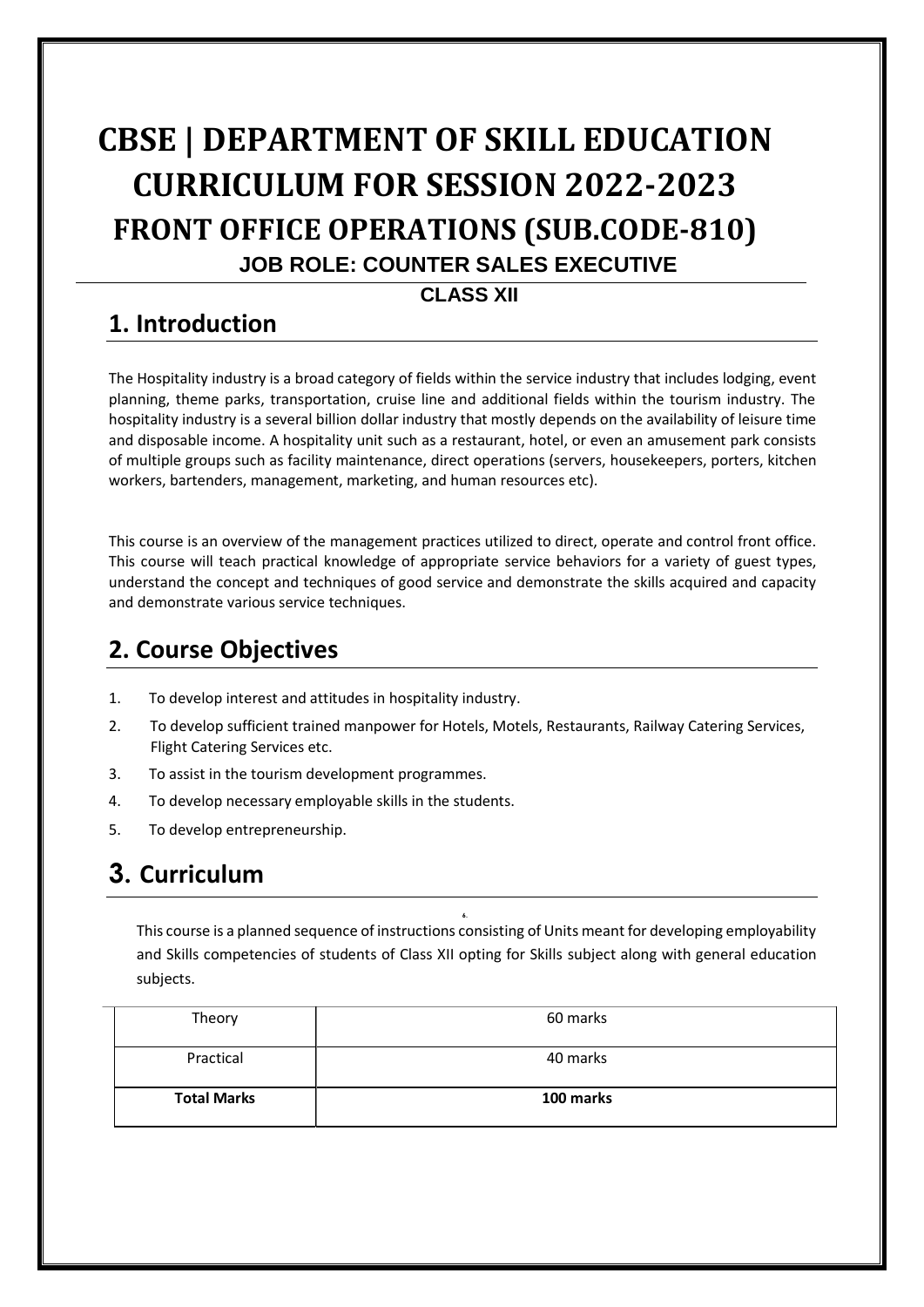### **FRONT OFFICE OPERATIONS XII (SUB.CODE-810)**

|                  | <b>UNITS</b>                                                                                          |               | <b>NO. OF HOURS</b><br>for Theory and<br><b>Practical</b> | <b>MAX. MARKS</b><br>for Theory and<br><b>Practical</b> |
|------------------|-------------------------------------------------------------------------------------------------------|---------------|-----------------------------------------------------------|---------------------------------------------------------|
|                  | <b>Employability Skills</b>                                                                           |               |                                                           |                                                         |
|                  | Unit 1: Communication Skills- IV*                                                                     |               | 10                                                        |                                                         |
| ⋖                | Unit 2: Self-Management Skills- IV                                                                    |               | 10                                                        | 3                                                       |
| Part             | Unit 3: ICT Skills- IV                                                                                | 10            |                                                           | 3                                                       |
|                  | Unit 4: Entrepreneurial Skills- IV                                                                    | 15            |                                                           | 4                                                       |
|                  | Unit 5: Green Skills- IV*                                                                             | 05            |                                                           |                                                         |
|                  | <b>Total</b>                                                                                          | 50            |                                                           | 10                                                      |
|                  | <b>Subject Specific Skills</b>                                                                        | <b>Theory</b> | <b>Practical</b>                                          | <b>Marks</b>                                            |
|                  | Unit 1: Evolution of Hotels in India                                                                  | 10            |                                                           | 05                                                      |
|                  | Unit 2: Etiquettes and manners for Hospitality<br>Professionals                                       |               | 12                                                        | 05                                                      |
|                  | Unit 3: Hotel Organisation                                                                            | 15            | --                                                        | 05                                                      |
| മ                | Unit 4: Organisation of Front Office Department                                                       | 20            | $-$                                                       | 08                                                      |
| Part             | Unit 5: Introduction to basic Front Office Operation<br>1. Reservation<br>2. Check-in<br>3. Check-out |               | 36                                                        | 10                                                      |
|                  | Unit 6: Safety and Security in Hotels                                                                 | 15            | 14                                                        | 08                                                      |
|                  | Unit 7: Problem Solving & Situation Handling                                                          | 10            | 24                                                        | 04                                                      |
|                  | Unit 8: Responsible Hotels                                                                            |               | 04                                                        | 05                                                      |
|                  | <b>Total</b>                                                                                          | 120           | 90                                                        | 50                                                      |
|                  | <b>Practical Work</b>                                                                                 |               |                                                           |                                                         |
| $\mathbf C$      | <b>Practical Examination</b>                                                                          |               |                                                           | 15                                                      |
| Part             | <b>Written Test</b>                                                                                   |               |                                                           | 10                                                      |
|                  | Viva Voce                                                                                             |               |                                                           | 05                                                      |
|                  | <b>Total</b>                                                                                          |               |                                                           | 30                                                      |
| <b>∩</b><br>Part | <b>Project Work/ Field Visit</b>                                                                      |               |                                                           |                                                         |
|                  | <b>Practical File/ Student Portfolio</b>                                                              |               |                                                           | 10                                                      |
|                  | <b>Total</b>                                                                                          |               |                                                           | 10                                                      |
|                  | <b>GRAND TOTAL</b>                                                                                    |               | 260                                                       | 100                                                     |

**Total Marks: 100 (Theory-60 + Practical-40)**

**Note: \* marked units are to be assessed through Internal Assessment/ Student Activities. They are not to be assessed in Theory Exams**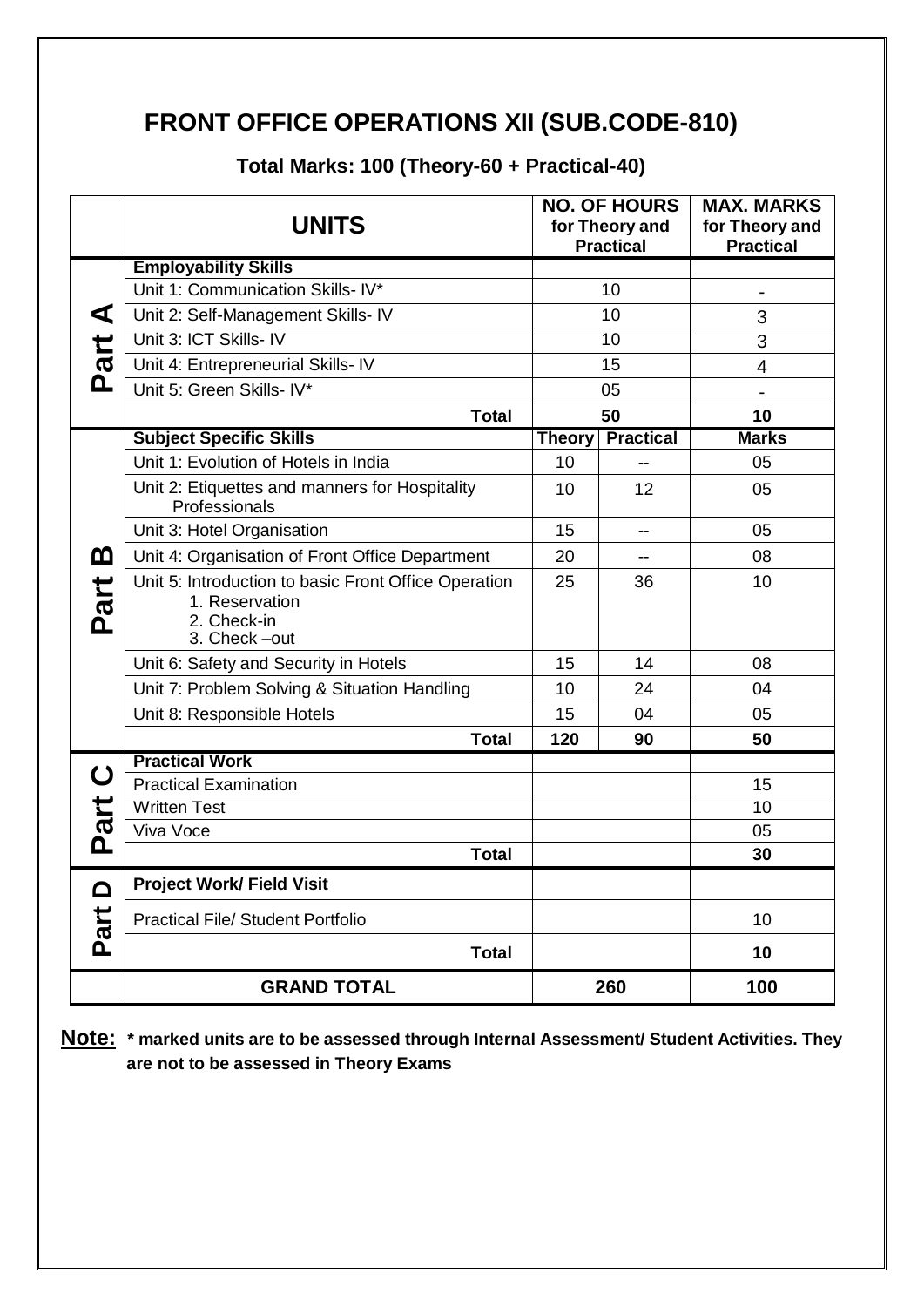### **DETAILED CURRICULUM/TOPICS FOR CLASS XII:**

#### **Part-A: EMPLOYABILITY SKILLS**

| <b>S. No.</b> | <b>Units</b>                                                | <b>Duration(in Hours)</b> |
|---------------|-------------------------------------------------------------|---------------------------|
| 1.            | Unit 1: Communication Skills- IV*                           | 10                        |
| 2.            | Unit 2: Self-management Skills- IV                          | 10                        |
| 3.            | Unit 3: Information and Communication Technology Skills- IV | 10                        |
| 4.            | Unit 4: Entrepreneurial Skills-IV                           | 15                        |
| 5.            | Unit 5: Green Skills- IV*                                   | 05                        |
|               | <b>TOTAL DURATION</b>                                       | 50                        |

#### **Note: \* marked units are to be assessed through Internal Assessment/ Student Activities. They are not to be assessed in Theory Exams**

**The detailed curriculum/ topics to be covered under Part A: Employability Skills can be downloaded from CBSE website**.

#### **Part-B – SUBJECT SPECIFIC SKILLS**

| <b>UNIT</b>  | <b>TOPIC</b>                                                                              | <b>SUB-TOPIC</b>                                                                                                                                                                                                                  |  |
|--------------|-------------------------------------------------------------------------------------------|-----------------------------------------------------------------------------------------------------------------------------------------------------------------------------------------------------------------------------------|--|
| 1            | <b>EVOLUTION OF</b><br><b>HOTELS IN INDIA</b>                                             | Origin and Growth of the Hotel Industry.<br>$\bullet$<br>Major Hotel Chains of India.<br>$\bullet$<br>Major International Hotel Chains.<br>$\bullet$                                                                              |  |
| $\mathbf{2}$ | <b>ETIQUETTES AND</b><br><b>MANNERS FOR</b><br><b>HOSPITALITY</b><br><b>PROFESSIONALS</b> | <b>Etiquettes and mannerism for service</b><br>$\bullet$<br>professionals. (To be assessed in practical only)<br>Golden rules for good telephone etiquettes.<br>$\bullet$<br>Attributes of hospitality professional.<br>$\bullet$ |  |
| 3            | <b>HOTEL ORGANIZATION</b>                                                                 | Departmental organization on the basis of functions.<br>$\bullet$<br>Departmental organization on the basis of revenue.<br>$\bullet$                                                                                              |  |
| 4            | <b>ORGANIZATION OF</b><br><b>FRONT OFFICE</b><br><b>DEPARTMENT</b>                        | Operational structure of Front Office.<br>$\bullet$<br>Hotel Front Office Sections.<br>$\bullet$<br>Staff qualities and competencies.                                                                                             |  |